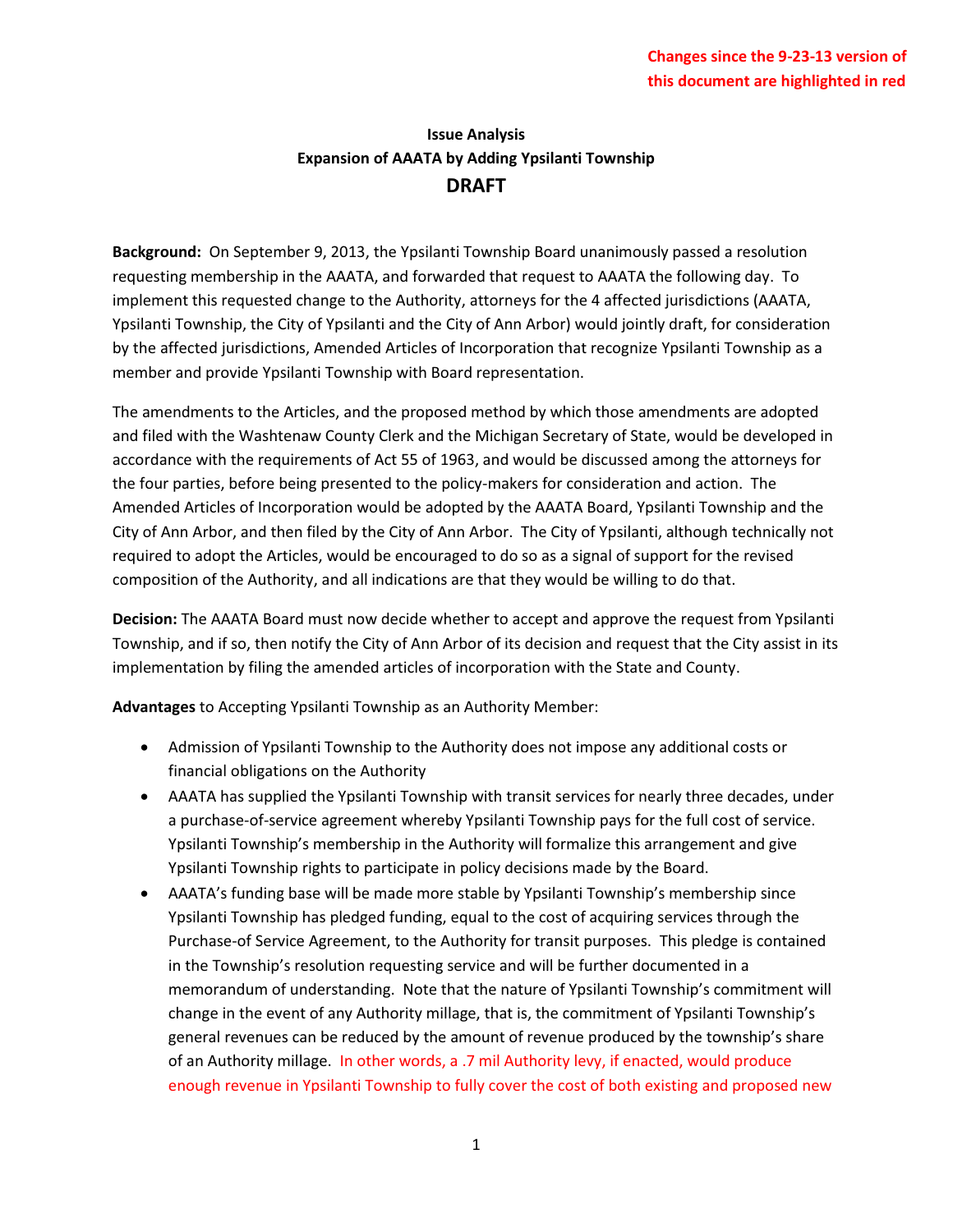

services in the township, making a contribution from their general fund unnecessary. This is illustrated in the accompanying chart, below.

(NOTE: An authority millage has been discussed as a funding source for the Urban Core Transit Plan, but any decision on a millage would have to first be approved by the AAATA Board and then by a referendum of voters in the Authority area.)

- Regional transit will be more stable under this arrangement, by allowing the possible creation of a new funding source for Ypsilanti Township (and Ann Arbor and Ypsilanti as well; an "Authority millage" under Act 55) that would otherwise be unavailable to Ypsilanti Township.
- Ypsilanti Township's admission to the Authority is another important step toward the goal of an Authority that is properly sized to meet growing urban core transit needs, and properly funded to pay for the services required to meet those needs.

**Risks / Issues** Related to Accepting Ypsilanti Township as an Authority Member:

x What additional burden is placed on AAATA by having Ypsilanti Township as a member rather than as a POSA partner? Answer: In terms of staff time, probably none. Staff deals on a regular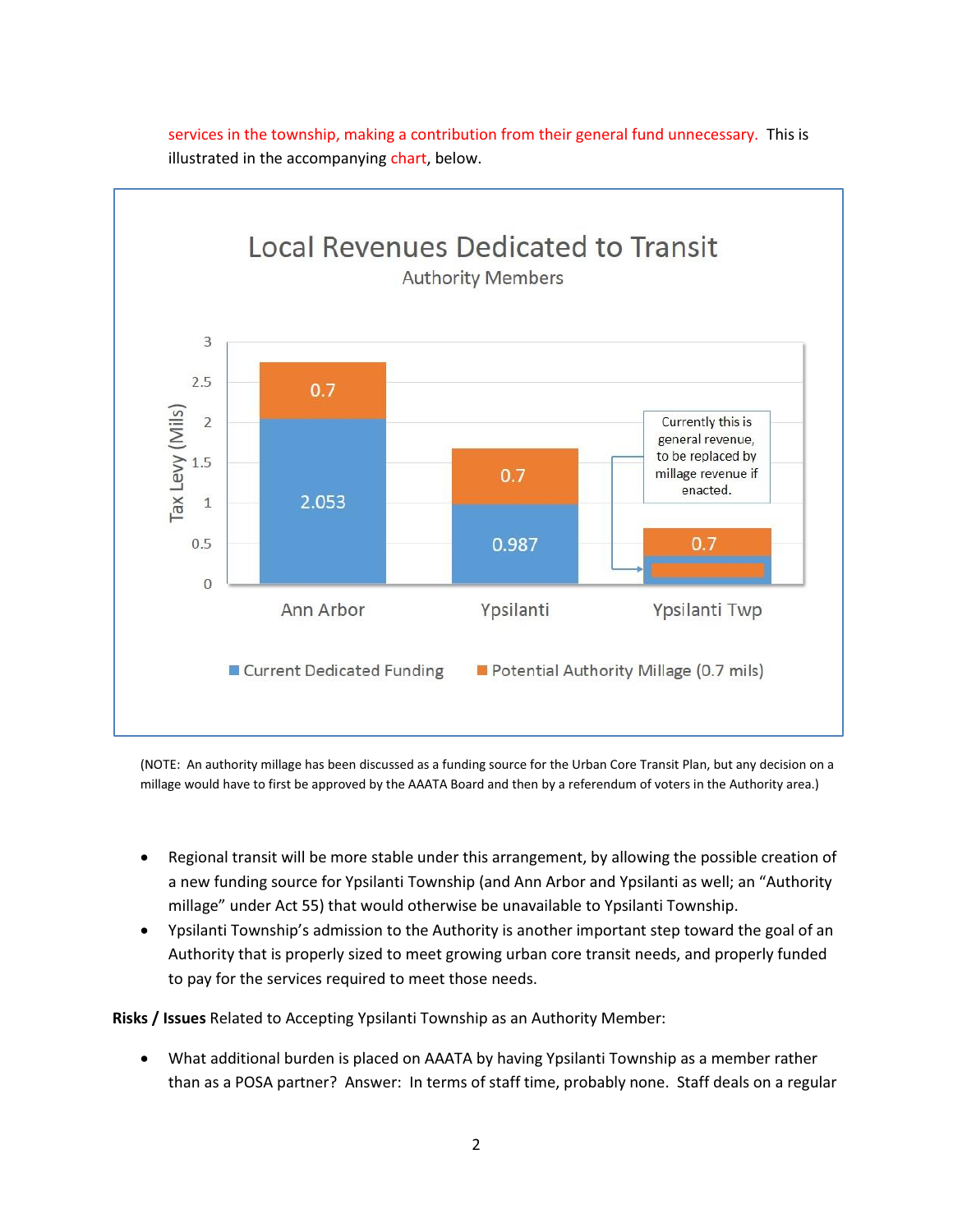basis with POSA partners to monitor service, solve any problems that may arise, and plan for the future. With Ypsilanti Township as a member, this process would be more streamlined. No significant additional costs are associated with Ypsilanti Township as member.

- What if the Authority does not put a funding referendum on the ballot any time soon? Answer: AAATA can continue to maintain a POSA relationship with Ypsilanti Township as it has always done.
- Is it OK to accept Ypsilanti Township as a member first, and defer any action regarding funding until later? Answer: Yes, acceptance of Ypsilanti Township does not force the Authority to place any funding initiative on the ballot.
- What if Ypsilanti Township withdraws its financial support from the Authority? Answer: In the case of a POSA arrangement, nothing changes from the current situation. If a POSA partner today decided to withdraw financial support, the AAATA would discontinue services to that jurisdiction. If Authority millage revenues are used to supply services to a jurisdiction, by law that jurisdiction must continue to contribute those revenues to AAATA even if they withdraw from the Authority. This commitment would exist for the life of the millage, typically five years.
- What if another jurisdiction would like to join the Authority? Answer: New membership requests should be considered on their own merits. All new potential members must make the request based on a majority vote of their legislative body, and that request must be approved by the process already described. In any event, it is not believed that any other jurisdiction is currently planning to seek membership in the near future.

## **Other questions related to this issue:**

- Question: Is it required that the Ann Arbor City Council approve the addition of the township? Answer: Although Act 55 does not require that the City approve entry of new authority members, it is the City which must file amended articles with county and state officials. As a practical matter, discussion with the City concerning new members is therefore appropriate.
- Question: What happens if the township fails to continue to maintain their general fund contribution for existing service? How does this play out with or without an authority millage? Answer: Without a millage, the process would be identical to the current process. Ypsilanti Township would be bound by their POSA to pay for the service they receive, and if they failed to pay, service would ultimately be discontinued via the process currently in place. This process has existed for over thirty years without a problem.
- Question: What is the recourse the Township would have if they are upset about their level of service for their general fund contribution? For their authority millage? Answer: In either case, the ultimate recourse would be to leave the Authority. This would be a last resort, only if discussions about the issue at hand could not work out a satisfactory solution. The odds of such disputes arising are minimized by the fact that the Authority has detailed the service levels in advance that would be realized for a given contribution.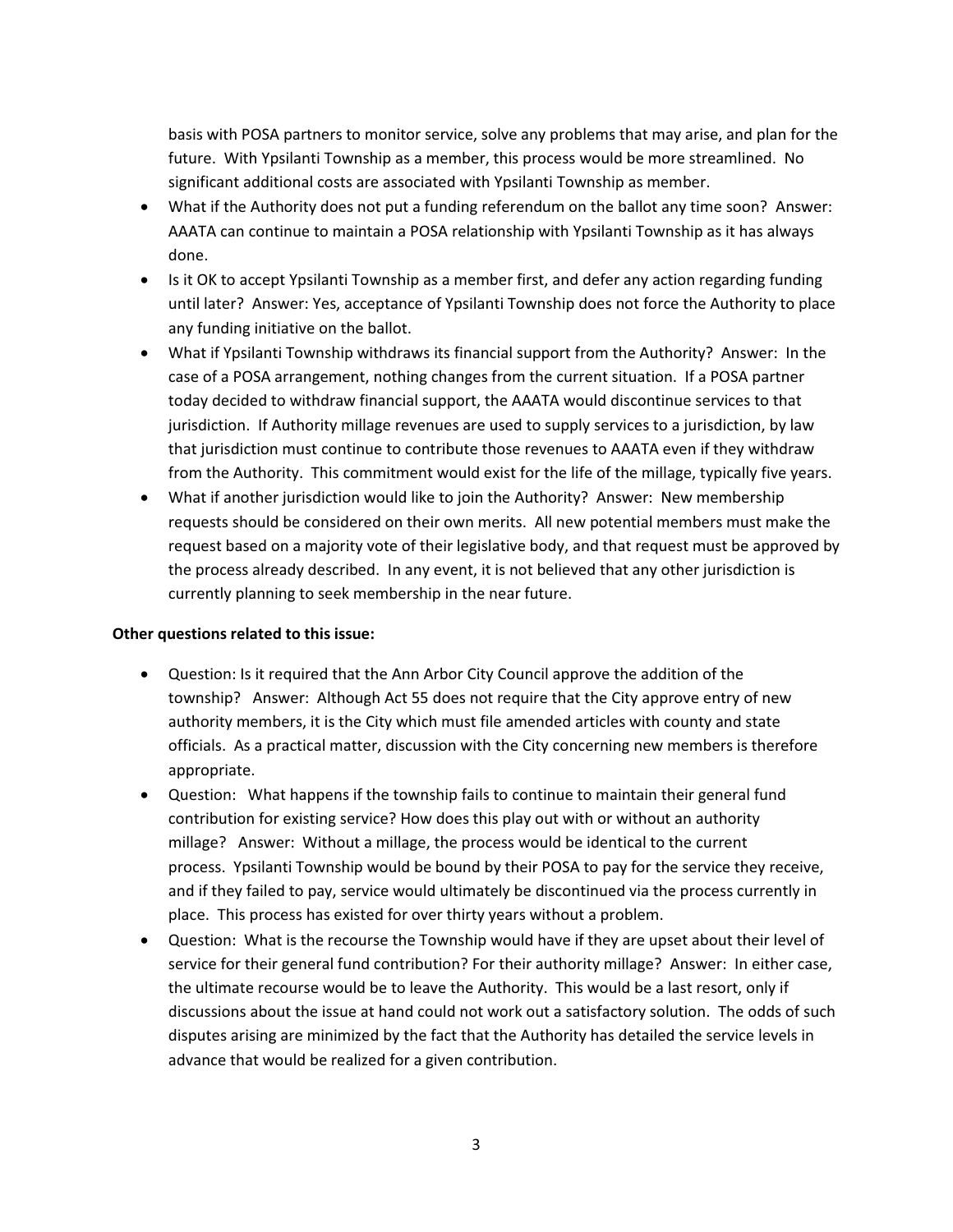- Question: What would the process be for removing a member municipality from the AAATA? Answer: Act 55 requires that the majority of the legislative body of the member seeking removal would vote to ask to be removed, and that the majority of the AAATA Board would approve such removal. However, the member seeking removal, if removed, must still meet any financial obligations incurred, including contribution of millage revenues, and the Authority must still provide the service to which that member is entitled.
- Question: If Ypsi Township becomes part of the AAATA organization, will they no longer have to pay for services under a POS contract? Answer: Only if Ypsi Twp becomes a member AND there is a successful millage, would Ypsi Twp stop paying for service from their general fund and start paying the full cost of service through their millage contribution.
- Question: Is there a backup plan in case new funding through a millage is not approved? Answer: If millage funding is not feasible for any reason, the AAATA will continue running the services already being provided, funded through existing mechanisms, including the POSA mechanisms that have existed for over thirty years. As property values continue to rise in Ann Arbor, AAATA revenues may increase sufficiently to add new services. We can also increase service to the nearby communities if they are willing to increase their POSA payments.

**Staff Finding / Recommendation:** Staff recommends that Ypsilanti Township be admitted as a member of the Authority with representation on the Authority Board. Consistent with the procedure used when the City of Ypsilanti joined the Authority, staff recommends that the AAATA Board 1) pass a resolution acknowledging the Township's request and directing staff to work with the attorneys of the affected parties to draft Amended Article of Incorporation, and 2) upon agreement among the parties with respect to said Articles, pass a resolution approving said Articles and requesting the Ann Arbor City Clerk to file the Articles with the County and the State.

mrb 9-25-13